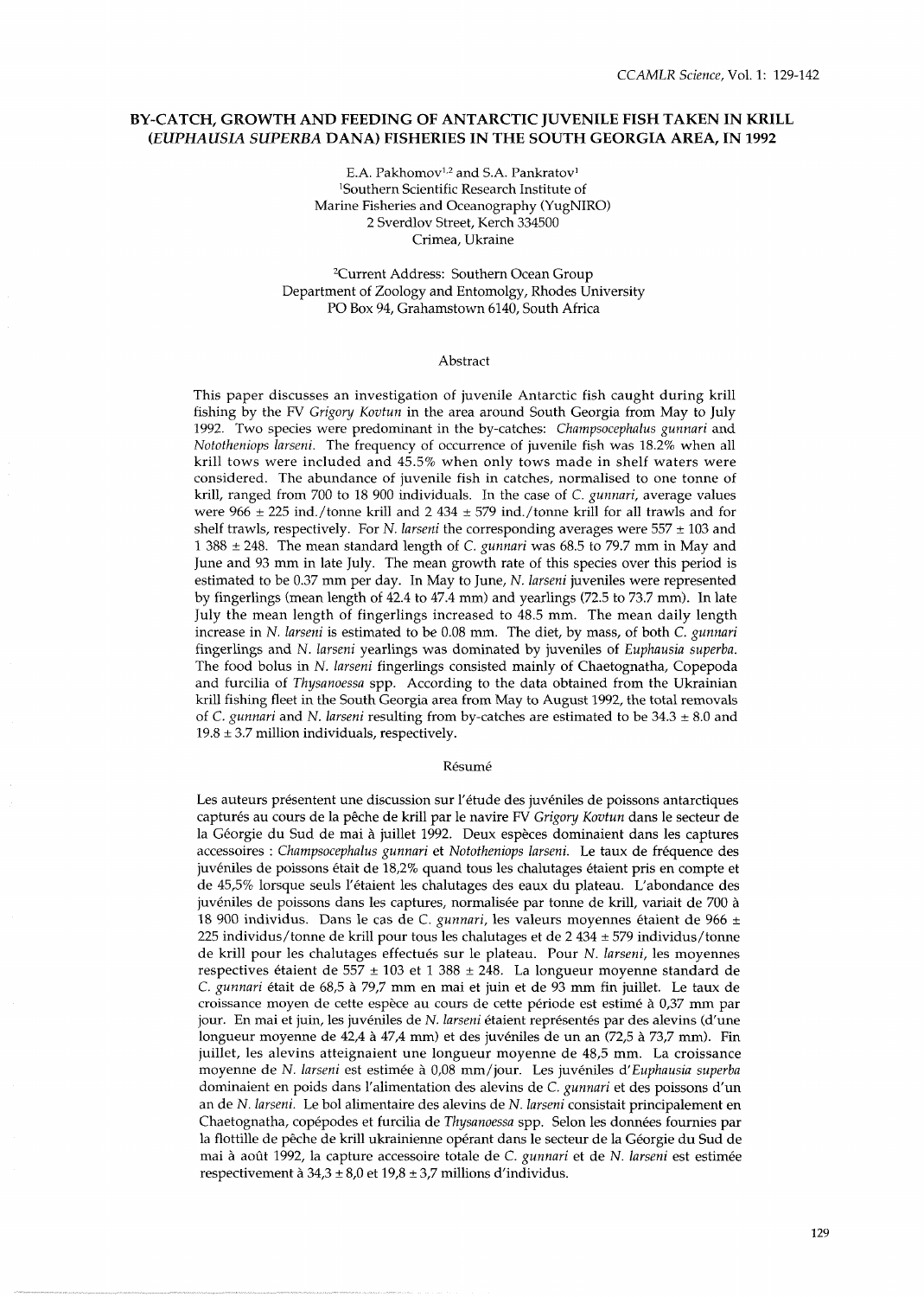## Резюме

В настоящей работе обсуждается исследование молоди антарктических рыб, ~O~~M~HH~IX npll IIpoMbICne KpHnX, IIpOBOAHBLUeMCX CYAHOM *~PUZOPUU Koomyn* <sup>B</sup> районе Южной Георгии в период май-июнь 1992 г. В прилове доминировали два вида - *Champsocephalus gunnari и Nototheniops larseni*. Когда были приняты в расчет все траления, частота встречаемости молоди рыб составляла 18,2%, а когда были учтены только траления, проведенные в шельфовых водах - 45,5%. Количество молоди рыбы в уловах, нормализованное на одну тонну криля, ~one6anocb B ~uanalo~e 700 - 18 900 oco6eii. B cnyqae *C. gunnari* cpenme значения были 966  $\pm$  255 особей/тонну криля (все траления) и 2 434  $\pm$ 579 особей/тонну криля (шельфовые траления). В случае N. *larseni* соответствующие величины составили 557  $\pm$  103 и 1 388  $\pm$  248. В мае-июне средняя стандартная длина *C, gunnari* равнялась 68,5 - 79,7 мм, а в конце июля -93 мм. Средний темп роста этого вида за данный период оценивается в 0,37 мм/день. За период с мая по июнь молодь N. *larseni* была представлена сеголетками (средняя длина 42,4 - 47,4 мм) и годовиками (72,5 и 73,7 мм). В конце июля средняя длина сеголетков возросла до 48,5 мм. Средний ежедневный прирост N. *larseni* оценивается в 0,08 мм. В рационе (по весу) как ceroneTKoe C. *gunnari,* TaK n rOAoBMKOB N. *larseni,* npeo6na~ana MonoAb *E. superba.* Пищевые комки у *N. larseni* в основном состояли из Chaetognatha, Copepoda и фурцилий *Thysanoessa* spp. По данным, полученным с ведущих промысел криля украинских судов за период май-август 1992 г., общее изъятие C. gunnari и N. larseni в результате прилова оценивается соответственно в  $34,3 \pm 8,0$  и 19,8  $\pm 3,7$  млн. особей.

## Resumen

Este documento considera un estudio de los peces antárticos juveniles capturados por el buque de pesca *Grigory Kovtun* durante la pesca de kril realizada de mayo a julio de 1992 a la altura de Georgia del Sur. La captura secundaria estuvo compuesta principalmente de *Champsocephalus gunnari* y *Nototheniops larseni.* El indice de ocurrencia de peces juveniles fue de 18.2% cuando se consideró la totalidad de los arrastres de kril, y de 45.5% cuando se consideraron 10s arrastres hechos en aguas de la plataforma solamente. La abundancia de peces juveniles por tonelada de captura de kril oscil6 entre 700 y 18 900 ejemplares. En el caso de C. *gunnaui,* 10s valores promedios fueron de 966  $\pm$  225 ejemplares por tonelada de kril, y de 2 434  $\pm$  579 ejemplares por tonelada de kril para todos 10s arrastres y para 10s arrastres en aguas de la plataforma, respectivamente. Por otra parte, 10s promedios correspondientes a N. *larseni* fueron 557 ± 103 y 1 388 ± 248. La talla media normal de C. *gunnari* fue 68.5 y 79.7 mm en mayo y junio, respectivamente y 93 mm a fines de julio. La tasa de crecimiento promedio de esta especie en este periodo se estima en 0.37 mm por dia. La presencia de *N. larseni*  juveniles en el periodo de mayo a junio consistio principalmente de pececillos (talla promedio 42.4 a 47.4 mm) y de peces de un afio (72.5 a 73.7 mm). A fines de julio la talla promedio de los pececillos aumentó a 48.5 mm. El crecimiento diario promedio para N. *lavseni* se calcula en 0.08 mm. La dieta, en masa, de 10s pececillos de C. *gunnari* y de los peces de un año de N. larseni, estuvo compuesta en su mayoría por juveniles de Euphausia superba. El bolo alimenticio en los pececillos de *N. larseni* estuvo compuesto principalmente de Chaetognatha, Copepoda y furcilia de las especies *Thysanoessa.* Los datos de la flota pesquera ucraniana que faeno el kril de mayo a agosto de 1992 en Georgia del Sur, dan una captura secundaria total de C. *gunnari* y *N. larseni* de 34.3 ± 8.0 y 19.8  $\pm$  3.7 millones de ejemplares, respectivamente.

Keywords: by-catch, juvenile fish, krill, fisheries, feeding, growth, South Georgia, Antarctica, CCAMLR

the by-catch of juvenile fish during krill Pakhomov, 1992). In addition, the mortality of (Euphausia superba) fishing, this aspect has not juvenile fish, especially where intensive krill been studied very thoroughly (Rembiszewski et fisheries occur around isolated oceanic islands,

INTRODUCTION al., 1978; Slosarczyk and Rembiszewski, 1982; Kellermann and Slosarczyk, 1984; Slosarczyk, Despite increased interest in the problem of 1986; Everson *et* al., 1991; Pankratov and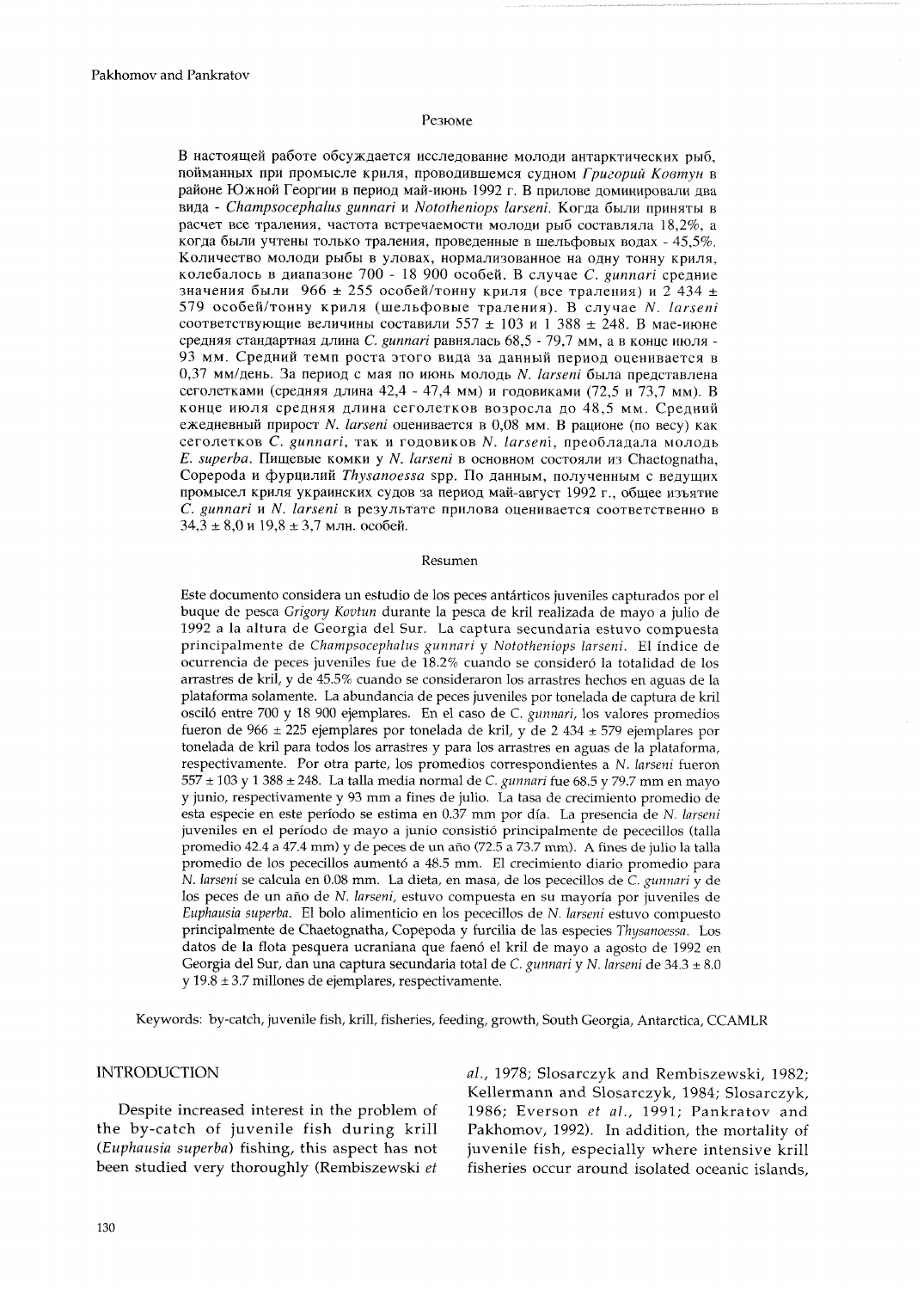recruitment of commercial fish stocks in these the efficient areas. In this paper the distribution abundance (distribution: areas. In this paper, the distribution, abundance, growth and diet of juvenile fish collected in the South Georgia region during krill fishing are *m*  growth and diet of juvenile fish collected in the<br>South Georgia region during krill fishing are  $c = \frac{m}{n} e^y G_m \left(\frac{1}{2}S^z\right)$ 

## MATERIAL AND METHODS

The material was collected from May to July 1992 aboard the FV *Grigory Kovtun* around South Georgia (Subarea 48.3) at depths from 140 to 2 000 m (Figure 1). Hauls were conducted between 10 and 150 m (Table 1) using a modified version of the commercial midwater trawl 74/600 with a mouth area  $\approx$ 400 m<sup>2</sup> and mesh size  $\approx$ 10 mm. The catches of 55 trawls made during this operational period were analysed. Of these, only 10 (18.2%) contained juvenile fish. Fish were selected from subsamples of 10 to 100 kg of krill and frozen immediately. Frozen samples were transported to the laboratory and analysed. Subsample counts were used to estimate the total sample abundance by direct extrapolation (Table 1). Juveniles were then analysed for taxonomic identification, stomach content, standard length (with an accuracy of  $\approx$ 1 mm) and weight (with an accuracy of  $\approx 0.01$  g). The main components found in the fish stomachs were measured (euphausiids: from the tip of the rostrum to the end of telson) and weighed. The stomach contents of 108 specimens of *Charnpsocephalus gunnari* and *73* specimens of *Nototheniops larseni* were analysed. The stomach fullness index (%) was calculated by dividing wet weight of gut contents by total wet weight of the fish. The gut contents of N. *larseni* fingerlings were always completely digested. Consequently, data on their gut contents are expressed simply as the frequency of occurrence of dietary components.

This survey was not ideal for estimating by-catches of juvenile fish. Therefore, for the calculation of the average rate of removal of juvenile fish resulting from by-catches, both the arithmetic mean and the efficient estimator (Pennington, 1983) have been used. According to Pennington (1983), treating the zeros separately can lead to a more accurate estimation of abundances. Our data contained many zero values and were highly skewed to the right (Figure 2). As various tests of normality applied to the data did not reject the assumption that the log of the non-zero values is normally distributed, estimations based on the delta distribution theory were used. For a more detailed discussion of procedures and methodology, see Aitchison and Brown (1969) and Pennington (1983).

may have a considerable impact on the The following are the unbiased estimators of recruitment of commercial fish stocks in these the efficient mean  $(c)$  and variance  $(d)$  of the delta

$$
c = \frac{m}{n} e^y G_m \left(\frac{1}{2} S^2\right)
$$
 (1)

$$
d = \frac{m}{n} e^{2y} \left[ G_m \left( 2S^2 \right) - \frac{(m-1)}{(n-1)} G_m \left( \frac{m-2}{m-1} S^2 \right) \right] \tag{2}
$$

where  $\psi$  and  $S^2$  are the sample mean and variance of the log of the non-zero cases, *n* is the total number of cases, m is the number of non-zero cases and  $G_m(t)$  is a matrix function (Pennington, 1983). Solutions for this function were taken from Aitchison and Brown (1969, Table A2).

#### RESULTS AND DISCUSSION

# Composition and Size of By-catches of Juvenile Fish from Krill Fisheries

Two fish species, *C. gunnari* and *N. larseni,*  predominated in all the samples. Other species were present in only two catches: a single juvenile of *Harpagifer georgianus* in one, and one specimen belonging to the family Bathydraconidae in the other. In general, each trawl was dominated by one species which usually constituted 82 to 100% of the total fish catch (Table 1). This suggests a high degree of spatial dissociation between juveniles of different species.

Estimates of fish abundance in the catches, normalised to one tonne of krill caught, ranged widely, from 700 to 18 900 specimens (Table l), with an arithmetic mean for all trawls (55) of 1 401  $± 554$  specimens. This is subdivided as follows:  $766 \pm 414$  specimens of *C. gunnari* and  $633 \pm 376$  of N. *larseni.* The true means, estimated for all (55) trawls (1 430  $\pm$  379 ind./tonne krill) and separately for both C. *gunnari* (966  $\pm$  225) and N. *larseni* (557  $\pm$  103), were close to the arithmetic means. The range of juvenile fish by-catches in our samples was similar to the results obtained by Everson *et al.* (1991) in the same area (Table 2).

Using data collected by Everson *et al.* (1991) around South Georgia in 1981, we calculated the arithmetic (1 801  $\pm$  693 ind./tonne krill) and true  $(4.815 \pm 109 \text{ ind.}/\text{tonne} \text{ krill})$  mean abundances of *C. gunnari* juveniles. These results are more than two to five times higher than our estimates made in 1992. The difference may be associated with higher abundances of juvenile fish found off the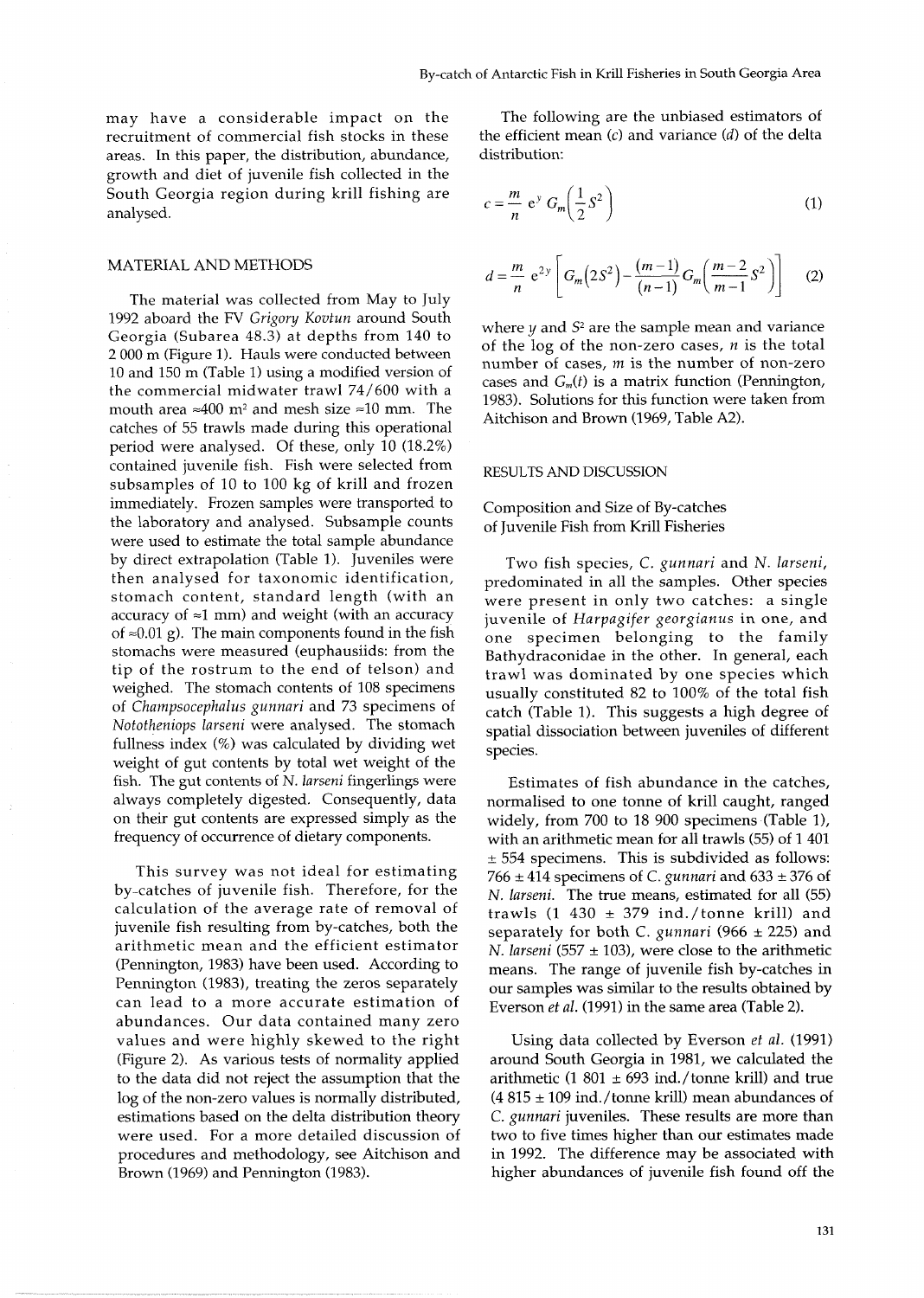

Figure 1: Areas fished by the Ukrainian fleet (shaded) and positions of catches of juvenile fish around South Georgia from May to August 1992.

|  |  | Table 1: Data on krill hauls containing juvenile fish, conducted near South Georgia Island by the FV Grigory Kovtun from May to July 1992. |  |  |  |  |  |
|--|--|--------------------------------------------------------------------------------------------------------------------------------------------|--|--|--|--|--|
|--|--|--------------------------------------------------------------------------------------------------------------------------------------------|--|--|--|--|--|

| Sation<br>Number |         | Coordinates<br>W | Date<br>1992 | Fishing<br>Depth<br>(m) | Water<br>Depth<br>(m) | Fishing Time<br>(local) | Krill<br>Catch<br>(kg) | Mass of<br>Sample<br>(kg) | In Sample | Champsocephalus gunnari<br>Ind./tonne<br>Krill | In Sample | Nototheniops larseni<br>Ind./tonne<br>Krill | Summary:<br>Ind./tonne<br>Krill |
|------------------|---------|------------------|--------------|-------------------------|-----------------------|-------------------------|------------------------|---------------------------|-----------|------------------------------------------------|-----------|---------------------------------------------|---------------------------------|
| 376              | 54°14'7 | $35^{\circ}25'5$ | 20.05        | 10                      | 155                   | 16.20-17.10             | 10 000                 | 100                       |           | 300                                            |           | 400                                         | 700                             |
| 463              | 53°52'5 | $36^{\circ}16'0$ | 26.05        | 10                      | 190                   | 22.30-23.30             | 600                    | 20                        |           | 550                                            | 177       | 8 8 5 0                                     | 9 400                           |
| 480              | 53°57'  | 36°22'5          | 30.05        | 10                      | 240                   | 15.10-16.00             | 8 000                  | 25                        |           | 520                                            | 61        | 2440                                        | 2 960                           |
| 493              | 53°53′6 | 36°24'3          | 31.05        | 90                      | 250                   | 09.40-10.15             | 7 000                  | 25                        | 111       | 4 4 4 4 0                                      | 17        | 680                                         | 5 1 2 0                         |
| 540              | 53°39'4 | 36°42'7          | -03.06       | 10                      | 200                   | 16.20-17.20             | 2 000                  | 20                        | 307       | 15 350                                         |           | 300                                         | 15 650                          |
| 549              | 53°40′6 | 36°48'3          | 04.06        | 10                      | 200                   | 17.45-19.40             | l 000                  | 50                        | 208       | 4 160                                          | 15        | 300                                         | 4 480*                          |
| 665              | 53°43′0 | 36°30'4          | 12.06        | 100                     | 140                   | 18.15-19.00             | 8 0 0 0                | 50                        |           | 40                                             | 70        | 400                                         | 440                             |
| 703              | 53°43′4 | 36°31′0          | 15.06        | 50                      | 150                   | 21.55-23.05             | - 000                  | 50                        | 83        | 360                                            | 18        | -660                                        | 2 0 2 0                         |
| 861              | 53°44′6 | 38°29'3          | 24.07        | 150                     | 265                   | 10.00-11.15             | 10 000                 | 10                        | 164       | 16 400                                         |           |                                             | 16 400                          |
| 902              | 53°42'5 | 37°19'2          | 27.07        | 30                      | 160                   | 16.35-17.00             | 2 000                  | 10                        |           |                                                | 188       | 18 800                                      | 18 900**                        |

\* One specimen of Bathydraconidae gen. sp. in the sample \*\* Onespecimenof *Hnrpagifev georginnus* in the sample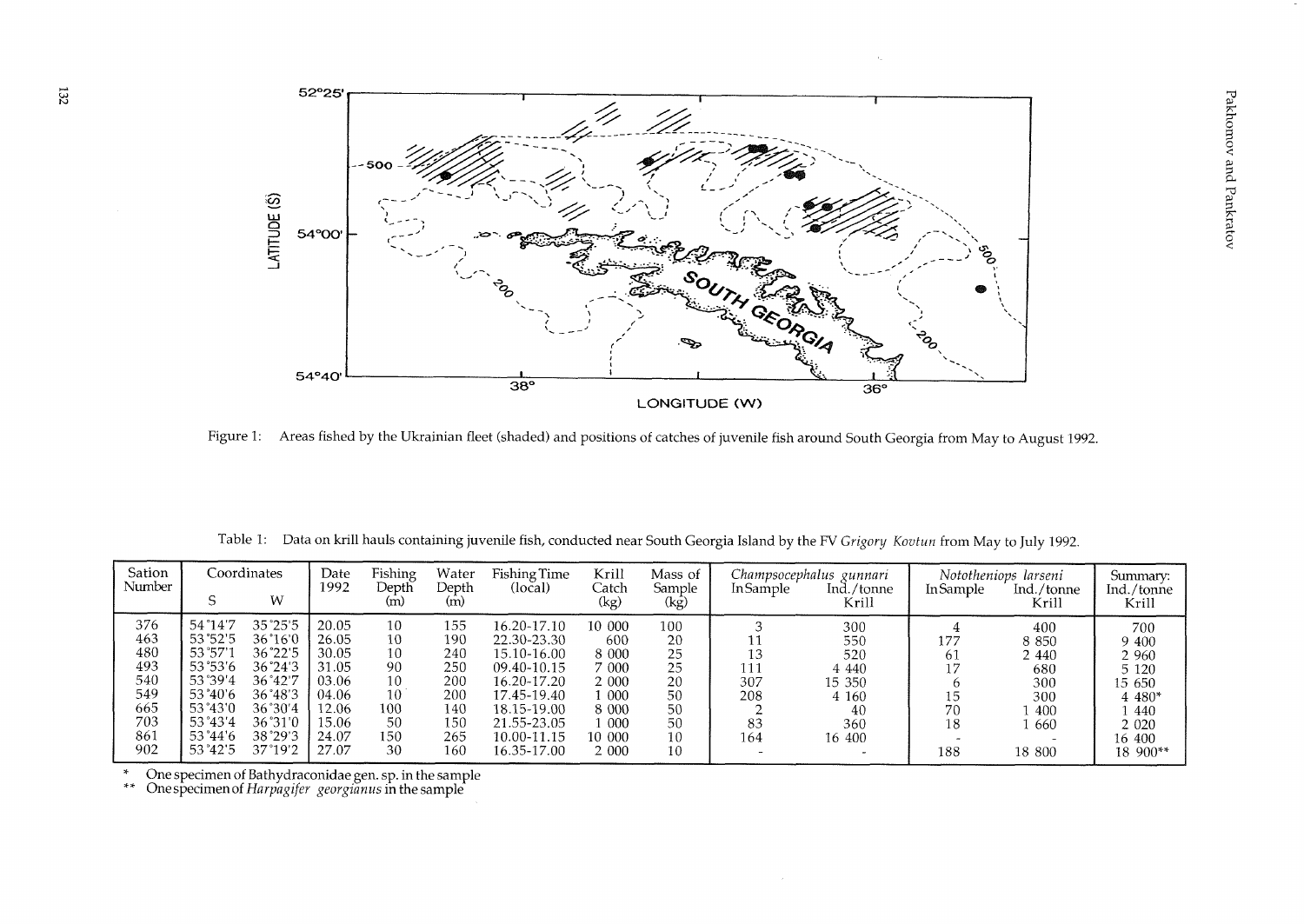

Figure 2: Frequency distributions of the by-catch of juvenile fish around South Georgia from May to July 1992 (A = total juvenile fish; B = N. *larseni*; C = *C. gunnari).* Insets illustrate the distribution of the non-zero values **(X)** of the by-catch of juvenile fish.

eastern shore of the islands (Everson *et al.,* 1991). Their results also show that the arithmetic and true mean abundances of N. *lavseni* juveniles were 624 355 and 2 803 **t** l 070 ind./tonne krill respectively. Although the arithmetic means were similar for the two studies, the true mean calculated from the data of Everson *et al.* (1991) was more than five times higher than that obtained from the data we collected from May to July 1992. According to the most recent Japanese data, collected from July to August 1992, the arithmetic mean of the total by-catch was 2.7 times lower than our estimate (Table 2). In comparison, our values are approximately an order of magnitude lower than those obtained in the Indian sector of the Southern Ocean (Pankratov and Pakhomov, 1992). Also, our results were an order of magnitude higher than the results of Slosarczyk (1986) from the Bransfield Strait and the South Shetland Islands (Table 2).

Juvenile fish were present in 18.2% of krill hauls made around South Georgia in 1992, compared to 36.1% in the same area during 1981 (Everson *et al.,* 1991). In comparison, Slosarczyk (1986) recorded juvenile fish in 72.8% of krill hauls in the Bransfield Strait and the South Shetland Islands. Similarly, Pankratov and Pakhomov (1992) recorded juvenile fish in all krill hauls in the Prydz Bay region (Table 2).

During the period May to July 1992, 22 trawls (40.0% of the total) were undertaken in the shallow waters over the South Georgia shelf (140 to 300 m). The occurrence of juvenile fish in krill hauls above the shelf was considerably higher and specimens were found in 45.5% of all hauls. In 1981, Everson *et al.* (1991) found juvenile fish in 35.0% of all catches in the same area (Table 2). As juvenile fish were found only above the continental shelf, we also calculated both the arithmetic and true means for hauls made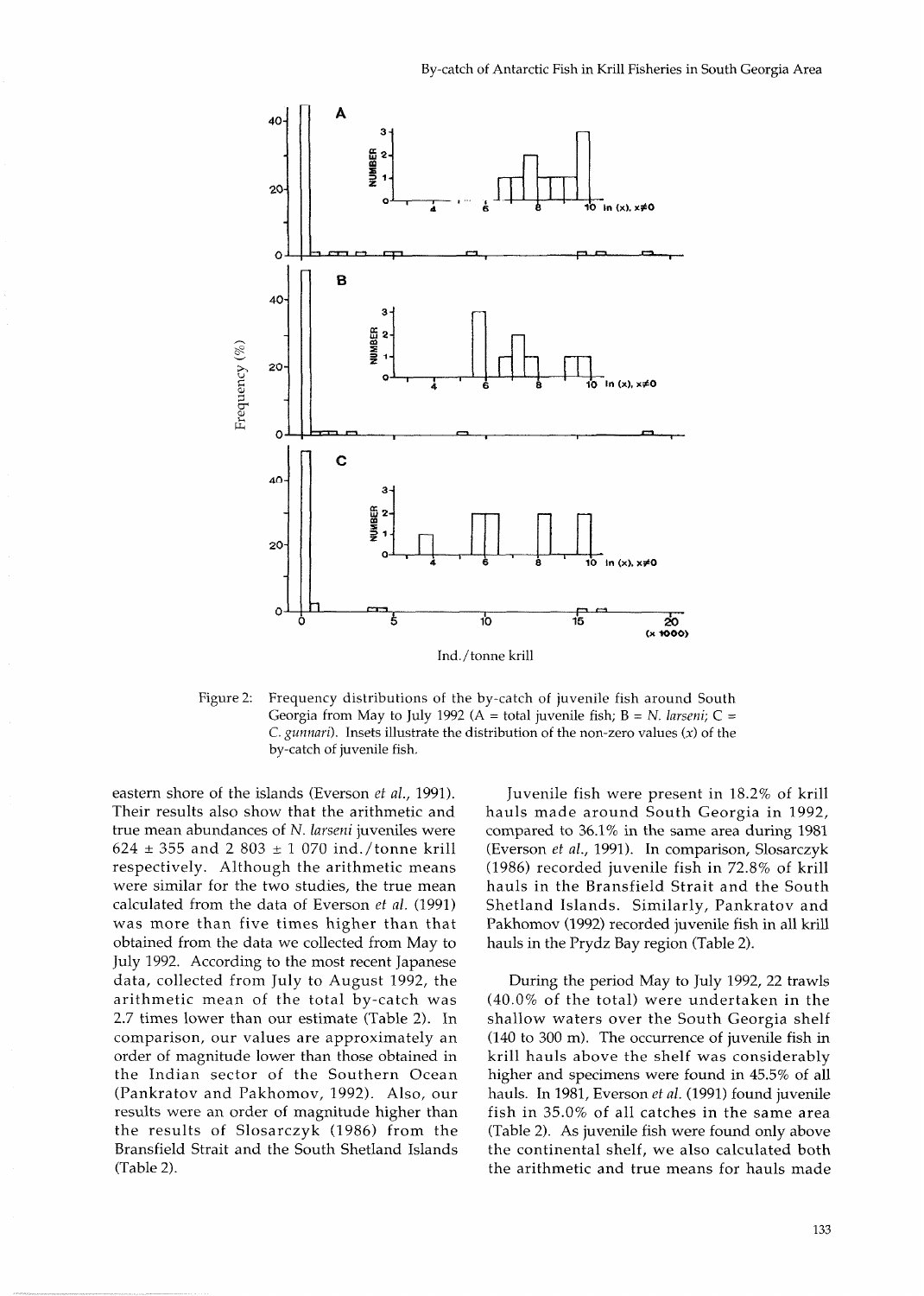only over the shelf ( $n = 22$ ). These means were by-catches (up to 18 900 ind./tonne krill) occurred  $\approx$  2.5 times higher than the values obtained with in catches of krill of less than 5 tonnes/hour pooled data (Table 3). (Figure 3).

| fishing in various parts of the Southern Ocean. |  | Table 2: Total by-catch (ind./tonne krill) and frequency of occurrence (FO, %) of juvenile fish taken during krill |  |
|-------------------------------------------------|--|--------------------------------------------------------------------------------------------------------------------|--|
|-------------------------------------------------|--|--------------------------------------------------------------------------------------------------------------------|--|

| Region                                                 | Period                          | Total<br>By-catch.<br>Mean* | Total<br>By-catch,<br>Min-max | FO(%)<br>Total<br>Samples | FO(%)<br>Inshore<br>Samples | Source                           |
|--------------------------------------------------------|---------------------------------|-----------------------------|-------------------------------|---------------------------|-----------------------------|----------------------------------|
| <b>Bransfield</b><br>Strait, South<br>Shetland Islands | December 1983 -<br>January 1984 | 164                         | $0 - 845$                     | 72.8                      | 94.4                        | Slosarczyk,<br>1986              |
| South Georgia                                          | April-May 1981                  | 2 4 2 5                     | $0 - 14457$                   | 36.1                      | 35.0                        | Everson et<br>al., 1991          |
| Prydz Bay<br>region                                    | January -<br>February<br>1988   | 51 499                      | 114 - 1 002 075               | 100.0                     | 100.0                       | Pankratov &<br>Pakhomov.<br>1992 |
| South Georgia                                          | May-July 1992                   | 1 401                       | $0 - 18900$                   | 18.2                      | 45.5                        | This study                       |
| South Georgia                                          | July-August 1992                | 520                         |                               | 27.0                      | ?                           | Iwami,<br>$1993**$               |

Arithmetic mean

Cited from SC-CAMLR, 1993

Table 3: Estimated values of the total removals of C. gunnari and N. larseni juveniles as a result of krill fishing in Subarea 48.3.

| Year | Total Krill<br>Catch<br>(tonnes) | Ind./tonne<br>Krill                                                 | Champsocephalus gunnari<br>Total<br>(millions) | Ind./tonne<br>Krill                                                 | Nototheniops larseni<br>Total<br>(millions) | Comments                                                               |
|------|----------------------------------|---------------------------------------------------------------------|------------------------------------------------|---------------------------------------------------------------------|---------------------------------------------|------------------------------------------------------------------------|
| 1981 | $135 \t252^*$                    | $1801 \pm 693$<br>$4.815 \pm 1.095$                                 | $243.6 \pm 93.7$<br>$651.2 \pm 148.1$          | $624 \pm 335$<br>$2.803 \pm 1.070$                                  | $84.4 \pm 45.3$<br>$379.1 \pm 144.7$        | Arithmetic mean (AM)<br>Efficient mean (EM)                            |
| 1992 | 35 488**                         | $766 \pm 414$<br>$966 \pm 225$<br>$1914 \pm 1000$<br>$2434 \pm 579$ | $27.2 \pm 14.7$<br>$34.3 \pm 8.0$              | $633 \pm 376$<br>$557 \pm 103$<br>$1583 \pm 916$<br>$1.388 \pm 248$ | $22.5 \pm 13.3$<br>$19.8 \pm 3.7$           | AM, all region<br>EM, all region<br>AM, above shelf<br>EM, above shelf |

Krill catch for the whole of 1981 (CCAMLR, 1991)<br>Catch for the period May to August 1992 (Ukrainian fleet only)

Spatial and temporal variability in the distribution of juvenile fish around South Georgia is still poorly understood. Data from Tables 2 and **3** show that by-catch levels may vary significantly from region to region and from season to season. This may be explained by factors such as regional hydrographic features, recruitment rate, sampling strategy, species composition, natural mortality of juveniles, horizontal and vertical distribution etc. The effects of these factors are, however, outside the scope of this paper and need to be investigated separately.

As previously observed (Slosarczyk, 1986; Everson *et* al., 1991; Pankratov and Pakhomov, 1992), the amount of juvenile fish in krill catches is inversely related to krill density. With the exception of a single case, the highest juvenile fish

An estimate of the total removals of juvenile fish during krill fishing can be made using data on the total krill catch in Subarea 48.3 and the mean number of juvenile fish in terms of by-catch/tonne krill (CCAMLR, 1991; Everson *et*  al., 1991). According to the data shown in Table **3,**  the total removals of C. gunnari juveniles in 1981 may be as high as  $651.2 \pm 148.1$  million, while 379.1 **4** 144.7 million N. larseni juveniles may have been removed during krill fishing at the same time. One should, however, be cautious when comparing these values. Catches analysed for April and May 1981 represent only those made by a research vessel because no commercial fishery had as yet commenced in the area (CCAMLR, 1991). On the other hand, the estimated removal of **=54** million specimens (34.3 million of C. gunnari and 19.8 million of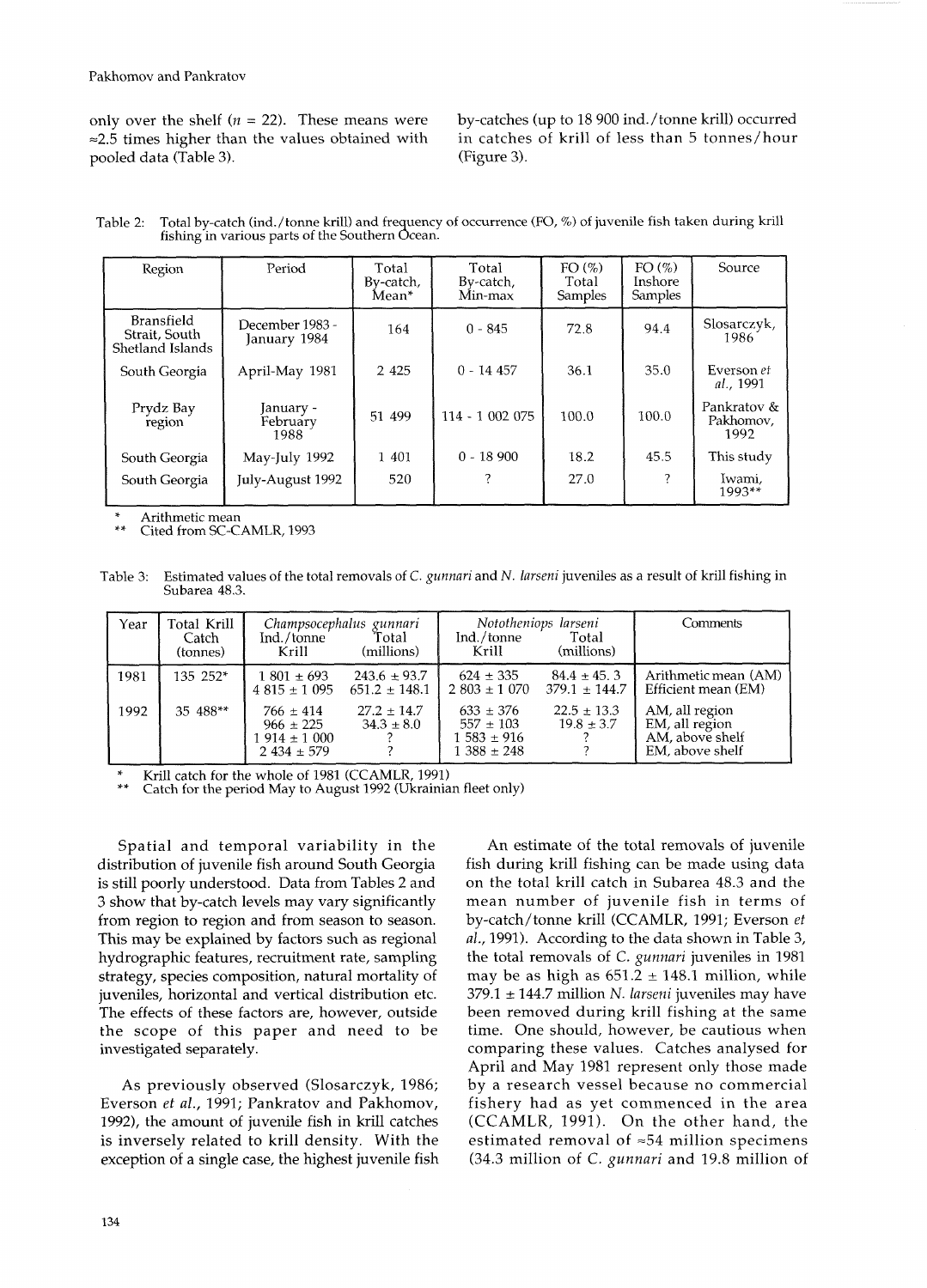

Figure 3: Relationship between the by-catch of juvenile fish (ind./tonne of krill) and the CPUE of krill (tonnes/hour).

*N. larseni),* calculated using the true means for the whole region during 1992, though approximate, appears to be more reliable. This is because we have used data from the fishing operations of the Ukrainian fleet and recorded all juveniles caught during this period. The total impact of the removal of juvenile fish in the area around South Georgia may be estimated even more accurately if information on the activities of the fishing fleets of other countries becomes available. Unfortunately, we could not use the arithmetic and true means calculated for the island shelf area because we do not have data on the proportion of krill collected in shelf waters relative to the total catch.

Juvenile Fish Length and Age Composition

The standard length of C. *gunnari* caught in May and June 1992 ranged from 64 to 95 mm, with mean lengths of 68.5 to 79.7 mm in various hauls (Figure 4.A). The size of the fingerlings indicated that they had been spawned the previous year (in May and June, according to Burchett *et al.,* 1983). In the second half of July, the mean length of C. *gunnari* had increased to 93 mm, the observed length ranging from 84 to 116 mm (Figure 4.A). Although fish length composition is subject to geographical variability, the juvenile growth rate during the observation period was 11.3 mm per month  $(\approx 0.37$  mm per day). Such a high growth rate is typical for this species (Kochkin, 1985; North, 1988; White and Burren, 1992).

In May and June 1992, N. *larseni* was represented by specimens of two length classes (Figure 4.B): fingerlings with mean lengths of 42.4 to 47.4 mm and yearlings with mean lengths of 72.5 to 72.7 mm. The minimum and maximum lengths for all hauls were 31 to 59 mm and 64 to 82 mm respectively. Three specimens with standard lengths of 135, 142 and 146 mm were found in a subsample from haul no. 549. In late July the mean length of N. *larseni* fingerlings increased to 48.5 mm. This represents an increase of 2.4 mm per month, or  $\approx 0.08$  mm per day. Such a growth rate is typical for this species (Loeb, 1991; White and Burren, 1992).

## Juvenile Fish Diet

The gut contents of C. *gunnari* comprised four species only (Table 4). In all samples, E. *superba*  juveniles were the dominant component of gut contents, comprising  $\approx 89\%$  of the total mass of the food bolus. The data given in Figure 5 indicate that C. *gunnari* juveniles exhibit considerable size selectivity in krill consumption. *Tkysanoessa* spp. occurred frequently in the gut contents, but their proportion by mass never exceeded 8% of the total. The remaining two species may be considered as occasional food items. No significant changes in gut contents were detected during the investigation. The data presented in Figure 6 suggest that there may be a tendency for the length of E. *superba* consumed to increase with increases in the length of C. *gunnari.*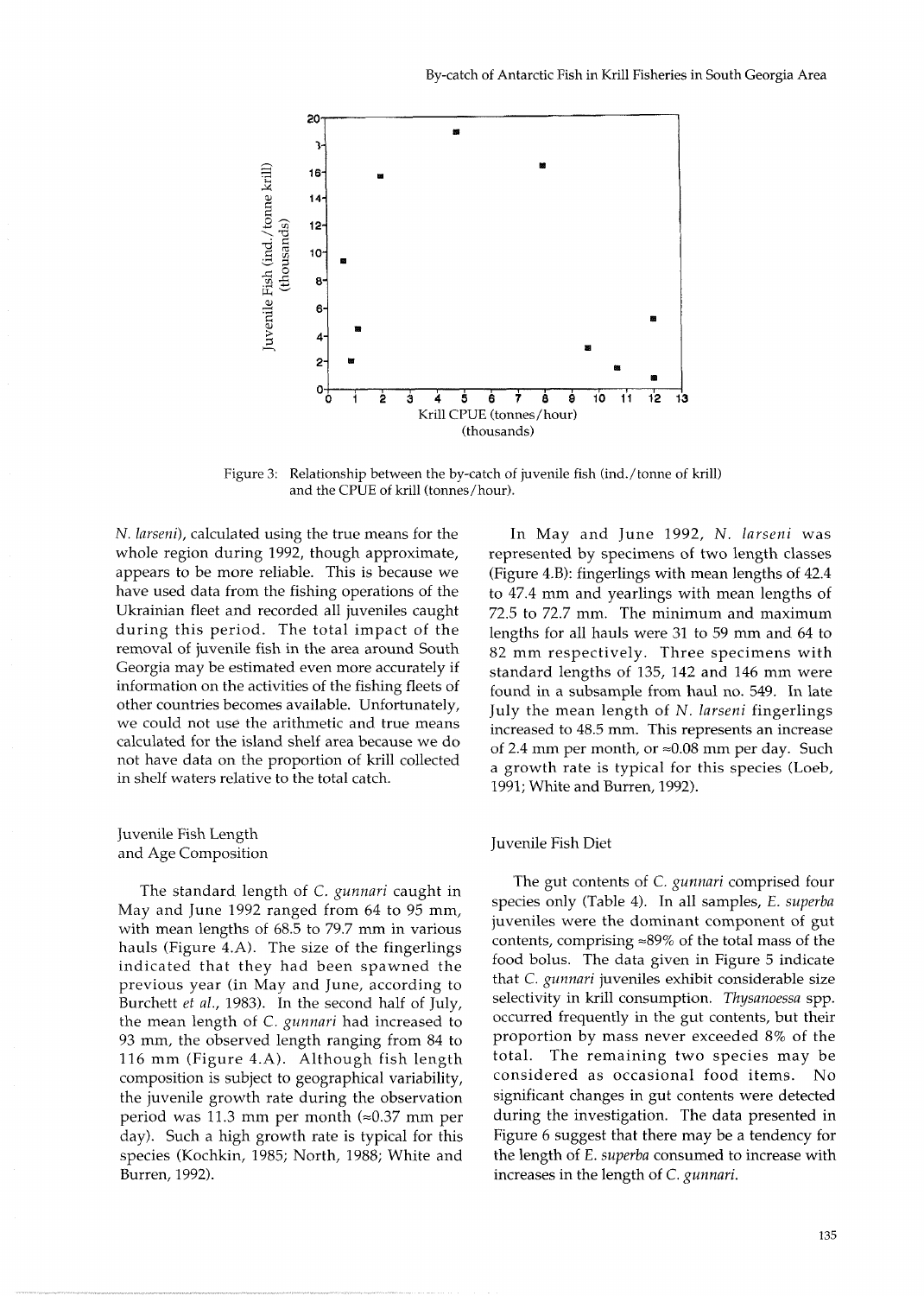

Figure 4: Mean lengths and standard deviation of C. *gunnari* (A) and *N. larseni* (B) juveniles from May to July 1992 in the South Georgia area.

Data on the feeding of C. *gunnari* juveniles on krill concentrations are scarce. Early juvenile stages (less than 30 mm) inhabit the coastal fjords and feed on copepods (Rembiszewski *et al.,* 1978; North and Ward, 1990). After leaving the fjords, they change their diet to E. *superba* (juveniles) and when they reach age l+, they eat adult E. *superba.*  This is their preferred prey item for the remainder of their life cycle (Permitin and Tarverdieva, 1972; Kompowski, 1980; Kock, 1981; Targett, 1981; Burchett *et al.,* 1983; Kozlov *et al.,* 1988; McKenna, 1991; present study).

The gut contents of N. *larseni* fingerlings The possibility that C. *gunnari* fingerlings may *gaudichaudii,* were found in the gut contents the juveniles of these species.

of N. *larseni* yearlings (Table *6).* The length distribution of E. *superba* in stomachs of N. *larseni*  was similar to that found in C. *gunnari* juveniles (Figure 5). Kellermann (1990) recorded copepods in the diet of N. larseni fingerlings from the Antarctic Peninsula area. The diet of adult specimens in different parts of the Atlantic sector of the Southern Ocean is consistent, and includes E. *superba,* Mysidacea, Hyperiidea and Copepoda (Permitin and Tarverdieva, 1972; Chlapowski and Krzeptowski, 1978; Targett, 1981; Daniels, 1982; Barrera-Oro and Tomo, 1987; McKenna, 1991).

included 11 taxa (Table 5). Among these, prey on N. *larseni* fingerlings (Table *4)* and Chaetognatha, Copepoda and furcilia of compete with N. *larseni* yearlings for food (Tables *Thysanoessa* spp. were the most frequent. Only 4 and 5) could provide an explanation for the two species, E. *superba* (juveniles) and *Themisto* observed spatial segregation in the distribution of

| DietComponents                                                                                                  | f,%                                   | п          | $Cn$ .%                           | P,g                                       | $Cp,\%$                          |
|-----------------------------------------------------------------------------------------------------------------|---------------------------------------|------------|-----------------------------------|-------------------------------------------|----------------------------------|
| Euphausia superba<br>Thysanoessa spp.<br>Euphausiacea (undet.)<br>Themisto gaudichaudii<br>Nototheniops larseni | 91.4<br>22.9<br>$1.0\,$<br>2.9<br>1.0 | 172<br>105 | 61.1<br>37.2<br>0.4<br>1.0<br>0.4 | 7.063<br>0.622<br>0.028<br>0.157<br>0.075 | 88.9<br>7.8<br>0.4<br>2.0<br>0.9 |
| Number of stomachs studied, $n$<br>Including the empty ones, $n$ (%)<br>Stomach fullness index, %               |                                       |            | 108<br>3(2.8)<br>2.43             |                                           |                                  |

Table 4: Diet composition of *C. gunnari,* SL = 64 to 116 mm.

Designations:  $f, \%$  - frequency of occurrence of the component in stomachs containing food;  $n$  - number of individuals;  $C_n$ ,  $\%$  - proportion by numbers; P, g - mass of dietary component in grams;  $C_p$ ,  $\%$  - proportion by mass; SL - standard length.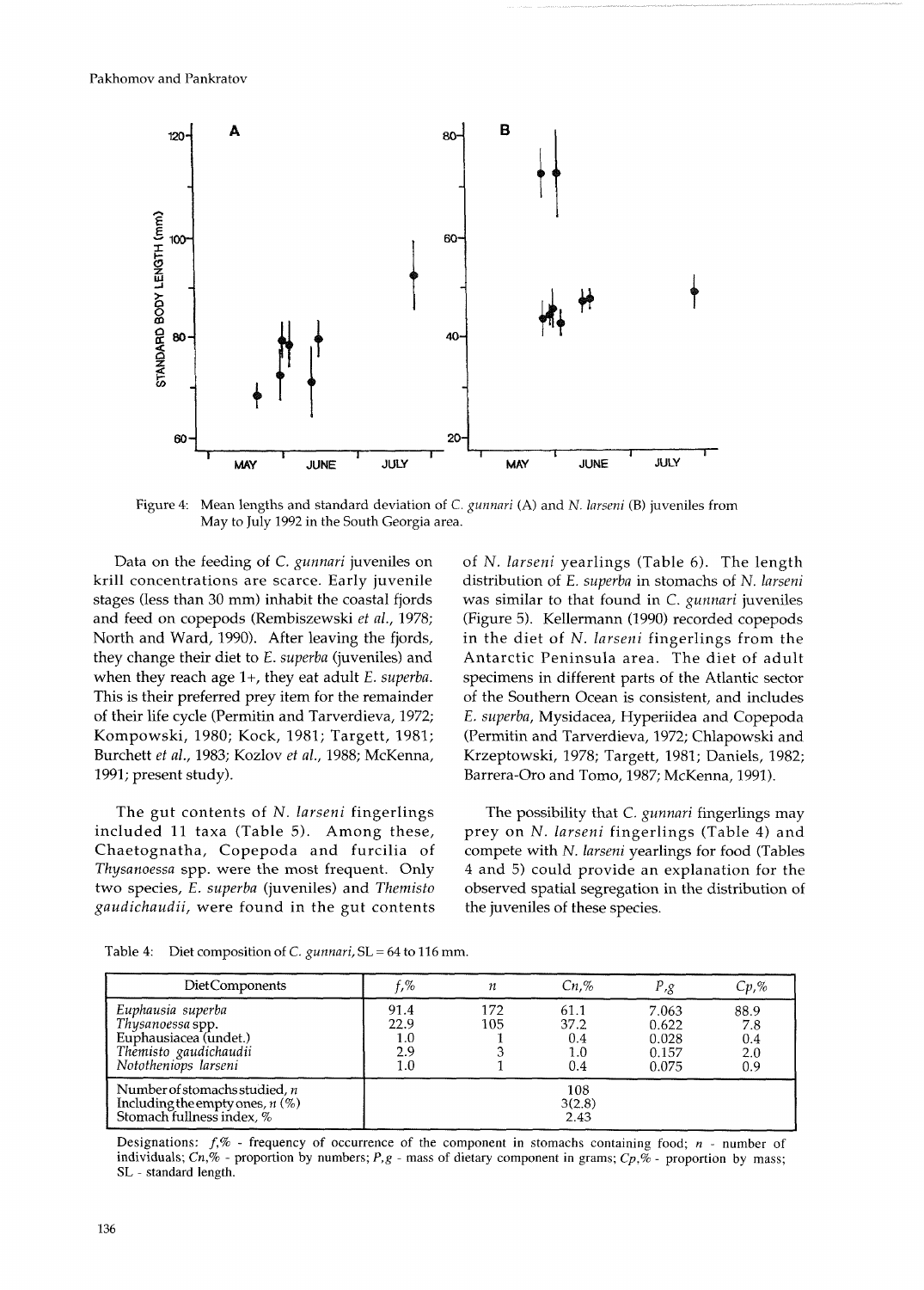

Figure 5: Size distribution of E. *superba* and *Thysanoessa* spp. in stomach samples of C. *gunnari,* N. *larseni* and in commercial trawl catches.



Figure 6: Length of E. *superba* in the diet as a function of the standard length of C. *gunnari* juveniles.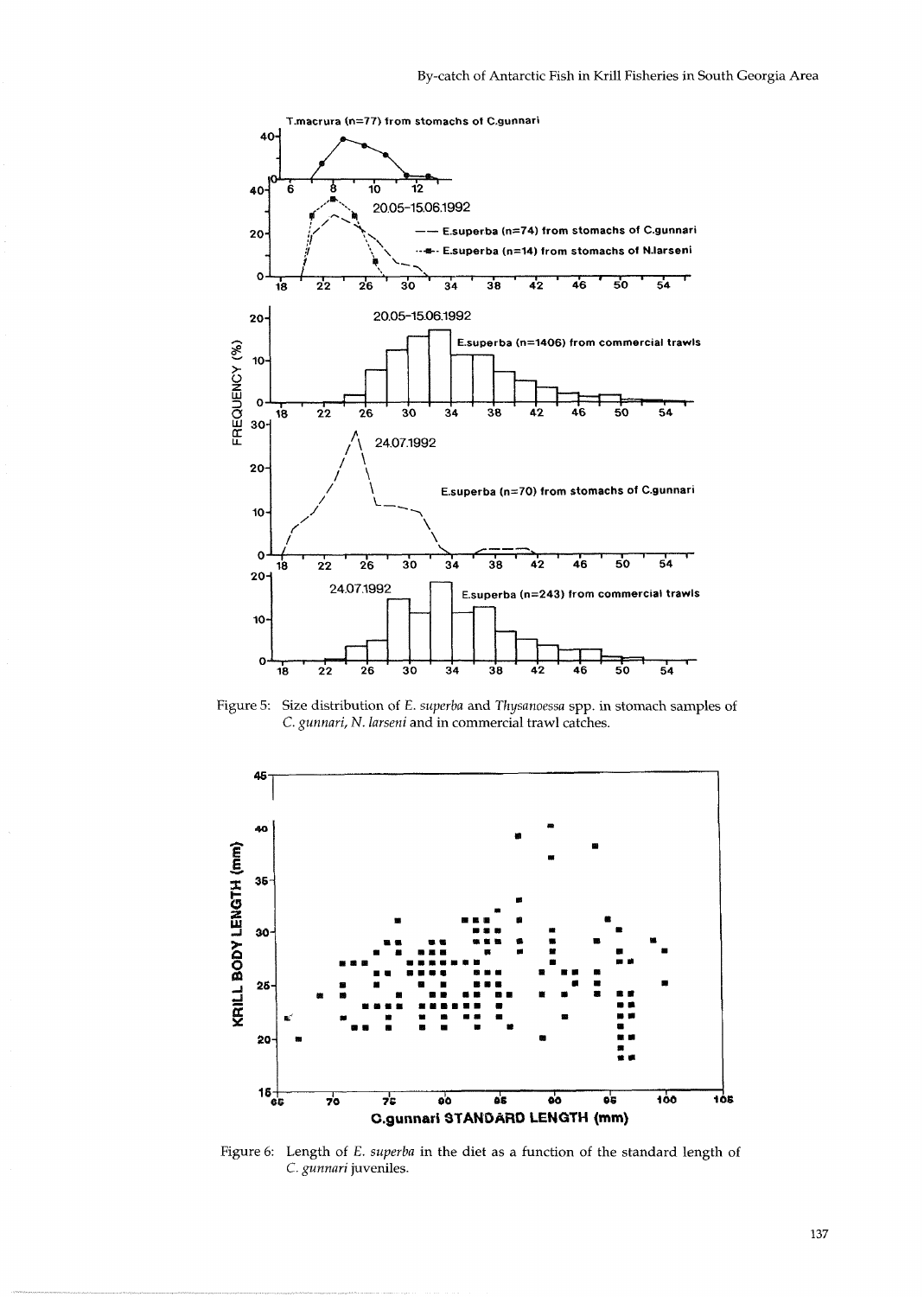Table 5: Diet composition of N. larseni, SL = *37* to 54 mm.

| Diet Components                   | $f, \%$ |
|-----------------------------------|---------|
| Calanoides acutus                 | 14.0    |
| Rhincalanus gigas                 | 3.5     |
| Metridia sp.                      | 1.8     |
| Calanoida (other)                 | 42.1    |
| Hyperiidea                        | 1.8     |
| Euphausia (superba)               | 5.3     |
| Thysanoessa spp.                  | 17.5    |
| Euphausiacea (undet.)             | 3.5     |
| Polychaeta                        | 1.8     |
| Eukrohnia hamata                  | 1.8     |
| Chaetognatha (other)              | 50.9    |
| Number of stomachs studied, n     | 63      |
| Including the empty ones, $n$ (%) | 2(9.5)  |

Table 6: Diet composition of N. larseni, SL = 64 to 82 mm.

| Diet Components                                                                                   | f.%          | п  | $Cn$ .%               | P, g           | $Cp, \%$    |
|---------------------------------------------------------------------------------------------------|--------------|----|-----------------------|----------------|-------------|
| Euphausia superba<br>Themisto gaudichaudii                                                        | 90.0<br>20.0 | 16 | 88.9<br>11.1          | 1.287<br>0.066 | 95.1<br>4.9 |
| Number of stomachs studied, $n$<br>Including the empty ones, $n$ (%)<br>Stomach fullness index, % |              |    | 10<br>1(10.0)<br>3.35 |                |             |

## **CONCLUSION**

According to our results, the densest accumulations of juveniles of different fish species are spatially discrete. This may be the result of predation of C. *gunnari* on *N. larseni* and interspecific competition between them. At present, as our data on the by-catch of juvenile fish are very limited, it is difficult to compare them with those of previous studies. Therefore, the problem of correctly estimating the total by-catch of juvenile fish during krill fishing and its impact on the recovery of commercial fish stocks requires further investigation. We concur with Everson *et al.* (1991) and Pankratov and Pakhomov (1992) that the problem of the by-catch of juvenile fish could be reduced by shifting krill fishing to the waters outside the continental shelf. Future research should thus be directed at the study of spatial and temporal variability of juvenile fish in commercial krill trawls. It is possible that the total by-catch of juvenile fish may be smaller than the statistical error associated with the estimation of total mortality rates of fish aged l+. It is therefore very important to estimate the size of the juvenile stock at age 1+ and the rate of natural mortality concurrently with the total taken as a by-catch in the krill fisheries.

## ACKNOWLEDGEMENTS

The authors are sincerely grateful to Mrs M. Speranskaya for collecting the samples on board the FV *Grigory Kovtun* and to *M.* Kulikov for translating the manuscript. We also thank D. Miller, W. Froneman, R. Laubscher, R. Perissinotto, V. Smakhtin, D. Williams and E. Balguerias for their comments and constructive criticism.

## REFERENCES

- Aitchison, J. and J.A.C. Brown. 1969. *The Lognormal Distribution.* Cambridge University Press: 176 pp.
- Barrera-Oro, E.R. and A.P. Tomo. 1987. Feeding and ecology of Notothenia larseni, Lönnberg. *BIOMASS Sci. Ser.,* 7: 99-106.
- Burchett, M.S., P.J. Sayers, A.W. North and M.G. White. 1983. Some biological aspects of the nearshore fish populations at South Georgia. *Br. Antarct. Surv. Bull.,* 59: 63-74.
- CCAMLR. 1991. *Statistical Bulletin,* Vol. 3 (1980-1990). CCAMLR, Hobart, Australia: 119 pp.
- Chlapowski, K. and M. Krzeptowski. 1978. On the presence of fishes in Antarctic krill catches. *Acta Ichthyol. Piscatoria,* 8 (1): 3-8.
- Daniels, R.A. 1982. Feeding ecology of some fishes of the Antarctic Peninsula. *Fish. Bull. US, 80* **(3):** 575-588.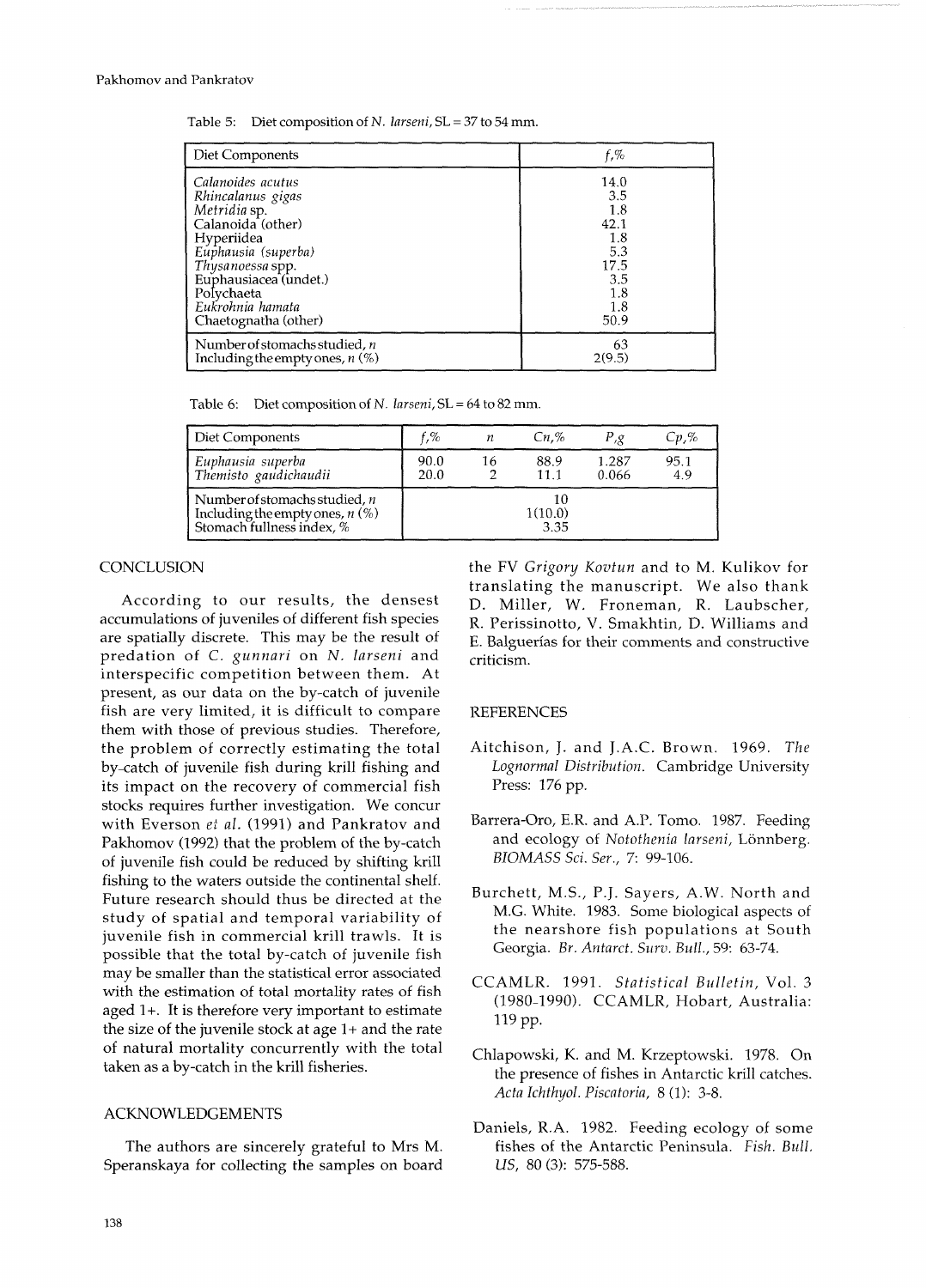- Everson, I., A. Neyelov and Y.E. Permitin. 1991. By-catch of fish in the krill fishery. In: *Selected Scientific Papers, 1991 (SC-CAMLR-SSPI8).*  CCAMLR, Hobart, Australia: 381-401.
- Iwami, T. 1993. Fish caught along with the Antarctic krill in the vicinity of the South Georgia Island during the austral winter months of 1992. Document *WG-Krill-93/51.*  CCAMLR, Hobart, Australia: 4 pp.
- Kellermann, A. 1990. Food and feeding dynamics of the larval Antarctic fish *Nototheniops larseni. Marine Biology,* 106: 159-167.
- Kellermann, A. and W. Slosarczyk. 1984. Distribution of postlarval and juvenile Notothenioidei in the Atlantic sector of the Southern Ocean during FIBEX 1981. *BIOMASS Rep. Ser.,* 36: 1-27.
- Kochkin, P.M. 1985. Analysis of age sensitive structures and linear growth in the pike glassfish - *Champsocephalus gunnari* Lonnberg (Channichthyidae). *Journal of Ichthyology,* 25 (5): 110-119.
- Kock, K.-H. 1981. Fischereibiologische Untersuchungen an drei antarktischen Fischarten: *Champsocephalus gunnari* Lönnberg, 1905, *Chaenocephalus aceratus* (Lönnberg, 1906) und *Pseudochaenichthys georgianus* Norman, 1937 (Notothenioidei, Channichthyidae). *Mifteilungen aus dem Institut fir Seefischerei der Bundesforschungsanstalt fur Fischerei, Hamburg,*  32: 226 pp.
- Kompowski, A. 1980. On the feeding of *Champsocephalus gunnari* Lonnberg, 1905 (Pisces, Channichthyidae) off South Georgia. *Acta Ichthyol. Piscatoria,* 10 (1): 25-44.
- Kozlov, A.N., I.A. Pinskaya, S.G. Podrazhanskaya and M.I. Tarverdieva. 1988. Feeding of glassfish in different regions of the Atlantic sector of Antarctica. *Journal of Ichthyology,* 28 (5): 137-145.
- Loeb, V.J. 1991. Distribution and abundance of larval fishes collected in the western Bransfield Strait region, 1986/87. *Deep-Sea Res.,* 38: 1251-1260.
- McKenna, J.E. 1991. Trophic relationships within the Antarctic demersal fish community of

South Georgia Island. *Fish. Bull. U.S.,* 63: 643-654.

- North, A.W. 1988. Vertical and temporal distribution and early life history relevant to<br>monitoring vear-class strength and monitoring year-class strength and recruitment. In: *Selected Scientific Papers (SC-CAMLR-SSPI4).* CCAMLR, Hobart, Australia: 107-141.
- North, A.W. and P. Ward. 1990. The feeding ecology of larval fish in an Antarctic fjord, with emphasis on *Champsocephalus gunnari.* In: Kerry, K.R. and G. Hempel (Eds.). *Antarctic Ecosystems. Ecological Change and Conservation.*  Springer-Verlag, Berlin Heidelberg: 299-307.
- Pankratov, S.A. and E.A. Pakhomov. 1992. On the problem of by-catch of juvenile fish in krill fishery. Document *WG-FSA-92/10.* CCAMLR, Hobart, Australia: 35 pp. (In Russian.)
- Pennington, M. 1983. Efficient estimators of abundance, for fish and plankton surveys. *Biometrics,* 39: 281-286.
- Permitin, Y.E. and M.I. Tarverdieva. 1972. The food of some Antarctic fish in the South Georgia area. *Journal of Ichthyology,* 12 (l): 104-1 14.
- Rembiszewski, T.M., M. Krzeptowski and T.B. Linkowski. 1978. Fishes (Pisces) as by-catch in fisheries of krill *Euphausia superba* Dana (Euphausiacea, Crustacea). *Pol. Arch. Hydrobiol.,* 25 *(3):* 677-695.
- SC-CAMLR. 1993. Report of the Workshop on Fish Stock Assessment. In: *Report of the Twelfth Meeting of the Scientific Committee, (SC-CAMLR-XII)* Annex 5. CCAMLR, Hobart, Australia: 59-61.
- Slosarczyk, W. 1986. Attempts at a quantitative estimate by trawl sampling of distribution of postlarval and juvenile notothenioids (Pisces, Perciformes) in relation to environmental conditions in the Antarctic Peninsula region during SIBEX 1983-87. *Mem. Nut. Inst. Polar Res.,* 40: 299-315.
- Slosarczyk, W. and T.M. Rembiszewscki. 1982. The occurrence of juvenile Notothenioidei (Pisces) within krill concentrations in the region of the Bransfield Strait and the southern Drake Passage. *Pol. Polar Res.,* 3 (3-4): 299-312.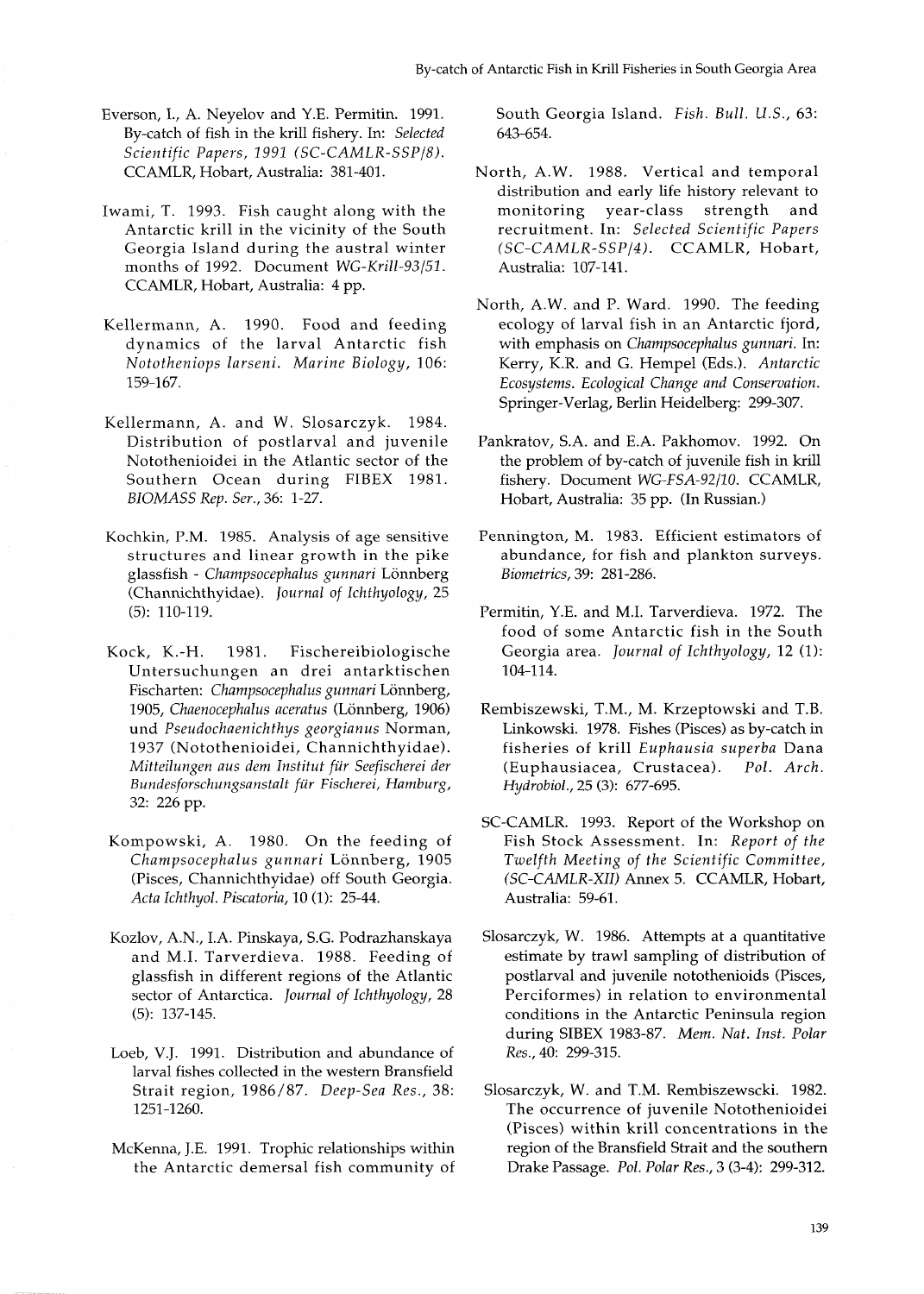Targett, T.E. 1981. Trophic ecology and structure White, M.G. and P.J. Burren. 1992. Reproduction<br>of coastal Antarctic fish communities. Mar. and larval growth of Harpagifer antarcticus of coastal Antarctic fish communities. *Mar.* and larval growth of *Harpagifer antarcticus Ecol. Progr. Ser.,* 4 (3): 243-265. Nybelin (Pisces, Notothenioidei). *Antarctic Science,* 4 (4): 421-430.

## Légendes des tableaux

- Tableau 1: Données sur les chalutages de krill contenant des poissons juvéniles effectués autour de la Géorgie du Sud par le navire FV *Grigory Kovtun* de mai *B* juillet 1992.
- Tableau 2: Captures accessoires (individus/tonne de krill) et frequence de la presence ("FO", en %) des juvéniles de poissons capturés au cours de la pêche de krill en divers secteurs de l'océan Austral.
- Tableau **3:** Estimations de la capture totale des juveniles de C. *gunnari* et de *N. larseni* imputable *B* la p6che de krill dans la sous-zone 48.3.
- Tableau 4: Composition du régime alimentaire de C. *gunnari*, SL (longueur standard) = 64 à 116 mm.
- Tableau 5: Composition du régime alimentaire de *N. larseni*, SL = 37 à 54 mm.
- Tableau 6: Composition du régime alimentaire de N. *larseni*, SL = 64 à 82 mm.

## Légendes des figures

- Figure 1: Secteurs exploités par la flottille ukrainienne (zone hachurée) et position des captures de poissons juvéniles autour de la Géorgie du Sud de mai à août 1992.
- Figure 2: Distribution de fréquences des captures accessoires de poissons juvéniles autour de la Géorgie du Sud de mai a juillet 1992 (A = total des poissons juveniles; B = N. *lauseni; C* = *C. gunnari).* Les encadrés illustrent la distribution des valeurs non nulles (x) de la capture accessoire des juvéniles de poissons.
- Figure 3: Rapport entre la capture accessoire des poissons juveniles (individus/tonne de krill) et 1a CPUE du krill (tonnes/heure).
- Figure 4: Longueurs moyennes et écart-type des juvéniles de C. *gunnari* (A) et de N. *larseni* (B) de mai à juillet 1992 dans le secteur de la Georgie du Sud.
- Figure 5: Distribution des tailles de E. superba et *Thysanoessa* spp. dans les échantillons stomacaux de C. *gunnari,* N. *larseni* et dans les captures des chalutages commerciaux.
- Figure 6: Longueur de E. *superba* present dans le regime alimentaire en fonction de la longueur standard des juveniles de C. *gunnari.*

## Список таблиц

- Таблица 1: Данные о крилевых тралениях, содержащих молодь рыбы. Траления проводились в районе Южной Георгии судном Григорий Ковтун в период май-июнь 1992 г.
- Таблица 2: Общий прилов (особи/тонну криля) и частота встречаемости (FO, %) молоди рыбы, выловленной при промысле криля в различных частях Южного океана.
- Таблица 3: Оценки общего изъятия молоди *С. gunnari и N. larseni* в результате промысла криля в Подрайоне 48.3.

TaGn~qa 4: Coc~as paqlioHa C. *gunnari,* SL = *64* - 116 MM.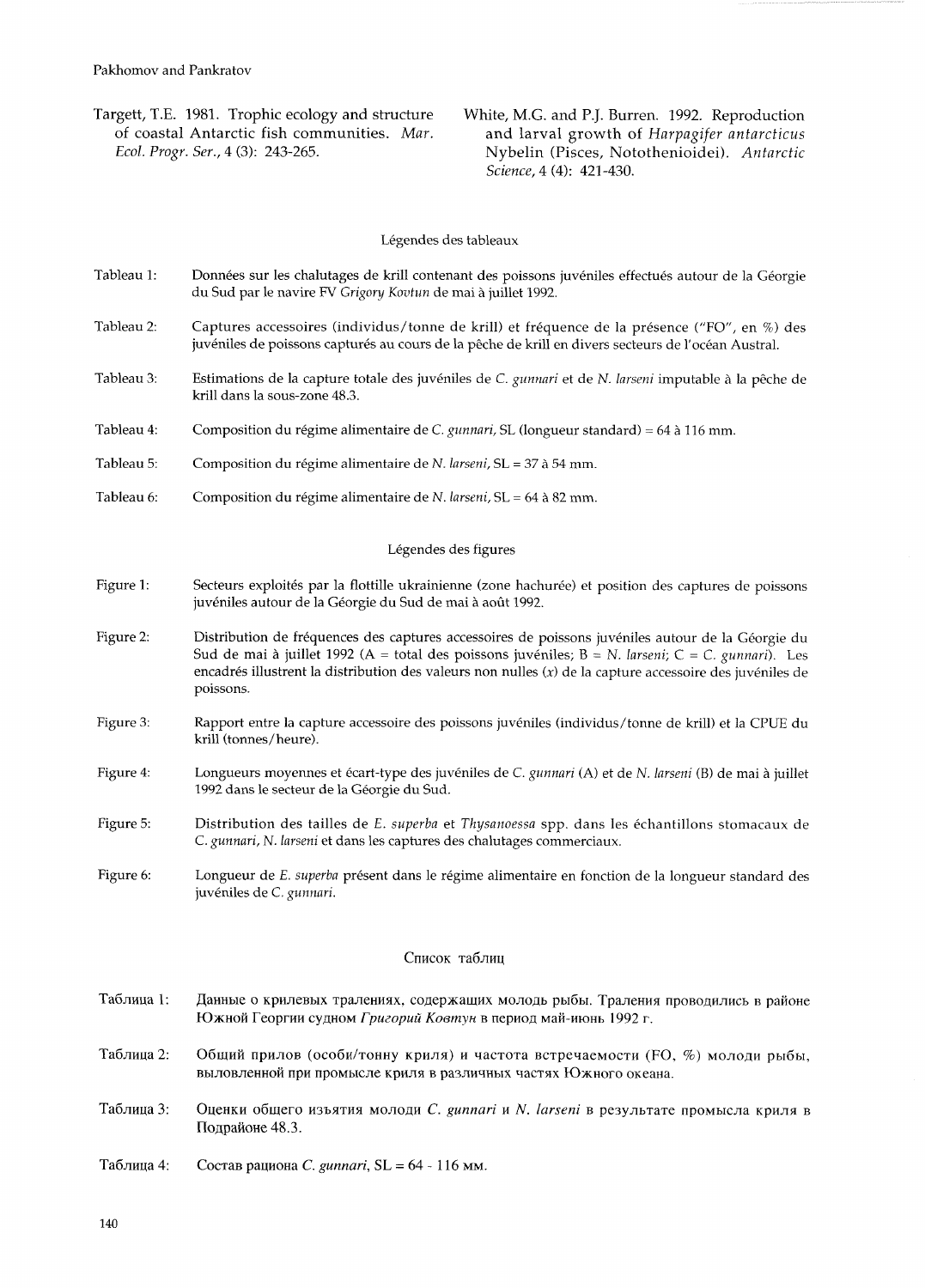- Ta6n~qa *5:* Coc~as paquoea N. *larseni,* SL = *37*  54 MM.
- Ta6n~ua 6: Coc~as paquoHa N. *larseni,* SL = 64 82 MM.

## Список рисунков

- Рисунок 1: Участки промысла криля судами Украины (заштрихованная часть) и местонахождение уловов с приловом молоди рыбы, полученных вокруг Южной Георгии с мая по август 1992 г.
- Pисунок 2: Частотное распределение прилова молоди рыбы вокруг Южной Георгии с мая по август 1992 г. (А = итого "молодь рыбы"; B = N. *larseni*; C = *C. gunnari*). Вставки иллюстрируют распределение "не-нулевых" значений  $(x)$  прилова молоди рыбы.
- Рисунок 3: Отношение прилова молоди рыбы (особи/тонну криля) к CPUE криля (тонны/час).
- Pисунок 4: Средние длины и стандартное отклонение молоди *C. gunnari* (A) и N. *larseni* (B) с мая по июль 1992 г. в районе Южной Георгии.
- Pисунок 5: Размерное распределение *E. superba и Thysanoessa* spp. в пробах, взятых из желудков C. *gunnari* **H** *N. larseni,* M *B* KoMMepYecKMx Tpanax.
- Pисунок 6: Длина *E. superba* в рационе молоди *C. gunnari* как функция ее стандартной длины.

## Lista de las tablas

- Tabla l: Datos obtenidos de 10s arrastres de kril que contienen peces juveniles, realizados por el buque Grigory Kovtun de may0 a julio de 1992 cerca de la isla Georgia del Sur, .
- Tabla 2: Captura secundaria total (ejemplares/tonelada de kril) e indice de ocurrencia de peces juveniles en las capturas de kril en diversas zonas del océano Austral.
- Tabla 3: Cálculos del total de ejemplares juveniles de C. gunnari y N. larseni extraídos como resultado de la pesca de kril en la Subarea 48.3.
- Tabla 4: Composición de la dieta de C. gunnari, SL = 64 a 116 mm.
- Tabla 5: Composición de la dieta de N. larseni, SL = 37 a 54 mm.
- Tabla 6: Composición de la dieta de N. larseni, SL = 64 a 82 mm.

#### Lista de las figuras

- Figura l: Zonas en donde faenó la flota ucraniana (sombreadas) y ubicación de las capturas de peces juveniles ocurridas a la altura de Georgia del Sur entre may0 y agosto de 1992.
- Figura 2: Distribucion de frecuencias de las capturas secundarias de peces juveniles alrededor de Georgia del Sur entre mayo y julio de 1992 (A = total de peces juveniles; B= N. larseni; C = C. gunnari). En los recuadros se muestra la distribucion de 10s valores no nulos **(X)** de la captura secundaria de peces juveniles.
- Figura 3: Relacion entre la captura secundaria de peces juveniles (ejemplares/tonelada de kril) y la CPUE del kril (toneladas/hora).
- Figura 4: Tallas promedio y desviacion tipica de 10s peces juveniles de C. gunnari (A) y N. larseni (B) de mayo a julio de 1992 en la zona de Georgia del Sur.